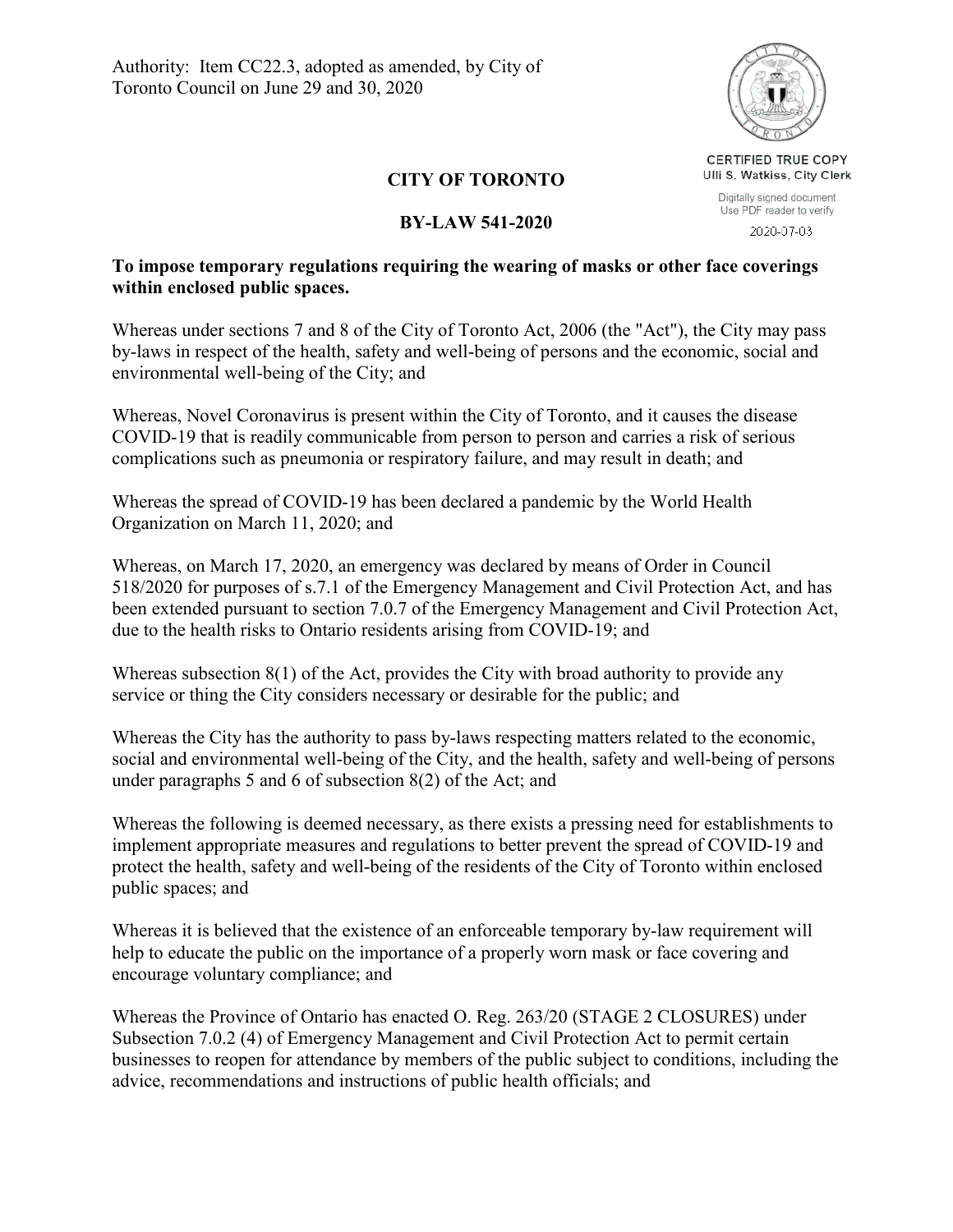2 City of Toronto By-law 541-2020

Whereas physical distancing is difficult to maintain in enclosed public spaces, the Medical Officer of Health has advised that the following temporary regulations requiring businesses and organizations that have enclosed spaces open to the public adopt a policy to ensure that persons wear a mask or face covering as it is a necessary, recognized, practicable and effective method to limit the spread of COVID-19 and thereby help protect the health, safety and well-being of the residents of the City of Toronto;

The City of Toronto enacts:

- **1.** (a) The Operator of an Establishment that is open to the public, shall adopt a policy as required under this By-law to ensure that no member of the public is permitted entry to, or otherwise remains within, any enclosed space within the Establishment unless the member of the public is wearing a Mask or Face Covering, in a manner which covers their mouth, nose and chin.
	- (b) The Operator of the Establishment shall, upon request, provide a copy of the policy for inspection by any person authorized to enforce this By-law.
- **2.** (a) The policy shall include the following exemptions from the requirement to wear a Mask or Face Covering:
	- (1) children under two years of age;
	- (2) persons with an underlying medical condition which inhibits their ability to wear a Mask or Face Covering;
	- (3) persons who are unable to place or remove a Mask or Face Covering without assistance;
	- (4) employees and agents of the person responsible for the Establishment within an area designated for them and not for public access, or within or behind a physical barrier; and
	- (5) persons who are reasonably accommodated by not wearing a Mask or Face Covering in accordance with the Ontario Human Rights Code.
	- (b) The policy shall permit the temporary removal of a Mask or Face Covering where necessary for the purpose of receiving services, or while actively engaging in an athletic or fitness activity.
	- (c) Subject to the exemptions in section  $2(a)$ , the policy shall require that employees wear a Mask or Face Covering when working in the enclosed public space.
	- (d) The policy shall not require employees or members of the public to provide proof of any of the exemptions set out in section 2(a).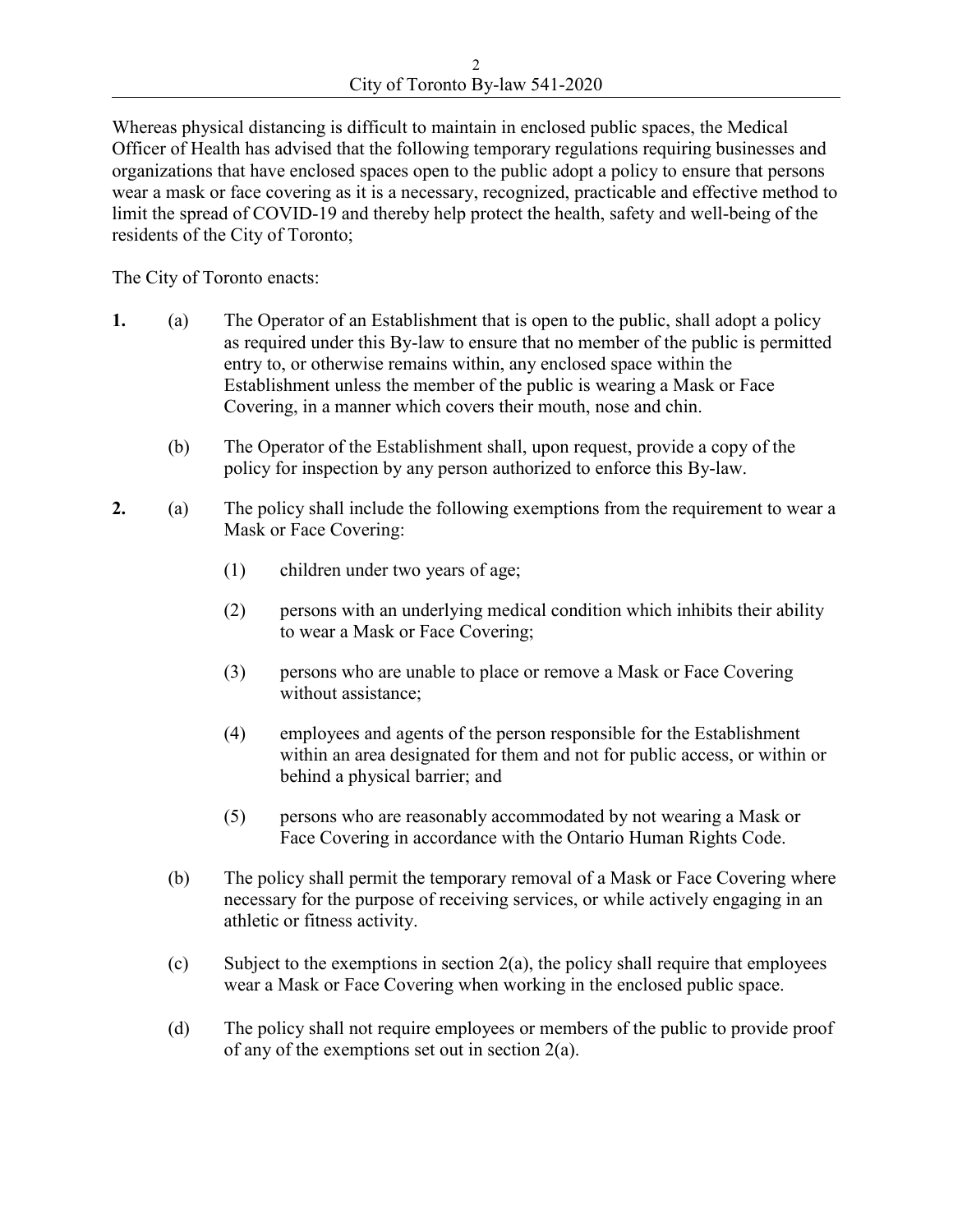**3.** The Operator shall conspicuously post at all entrances to the Establishment clearly visible signage containing the following text:

## **ALL PERSONS ENTERING OR REMAINING IN THESE PREMISES SHALL WEAR A MASK OR FACE COVERING WHICH COVERS THE NOSE, MOUTH AND CHIN AS REQUIRED UNDER CITY OF TORONTO BY-LAW 541-2020**

- **4.** The Operator shall ensure that all persons working at the Establishment are trained in the requirements of the policy and this By-law.
- **5.** Every person who contravenes any provision of this By-law is guilty of an offence, and on conviction is liable to a fine as provided for in the Provincial Offences Act.
- **6.** In this By-law, the following terms shall have the following meanings:

"**Establishment**" means any of the following:

- (a) premises or any portion thereof which are used as a place of business for the sale or offering for sale of goods or services, and includes a mall or similar structure which contains multiple places of business;
- (b) churches, mosques, synagogues, temples, or other places of worship;
- (c) community centres including indoor recreational facilities;
- (d) libraries, art galleries, museums, aquariums, zoos and other similar facilities;
- (e) community service agencies providing services to the public;
- (f) banquet halls, convention centres, arenas, stadiums, and other event spaces;
- (g) premises utilized as an open house, presentation centre, or other facility for real estate purposes;
- (h) common areas of hotels, motels and other short-term rentals, such as lobbies, elevators, meeting rooms or other common use facilities; and
- (i) concert venues, theatres, cinemas, casinos, and other entertainment facilities

"**Mask or Face Covering"** means a mask, balaclava, bandana, scarf, cloth or other similar item that covers the nose, mouth and chin without gapping.

"**Operator**" means a person or organization which is responsible for or otherwise has control over the operation of an Establishment.